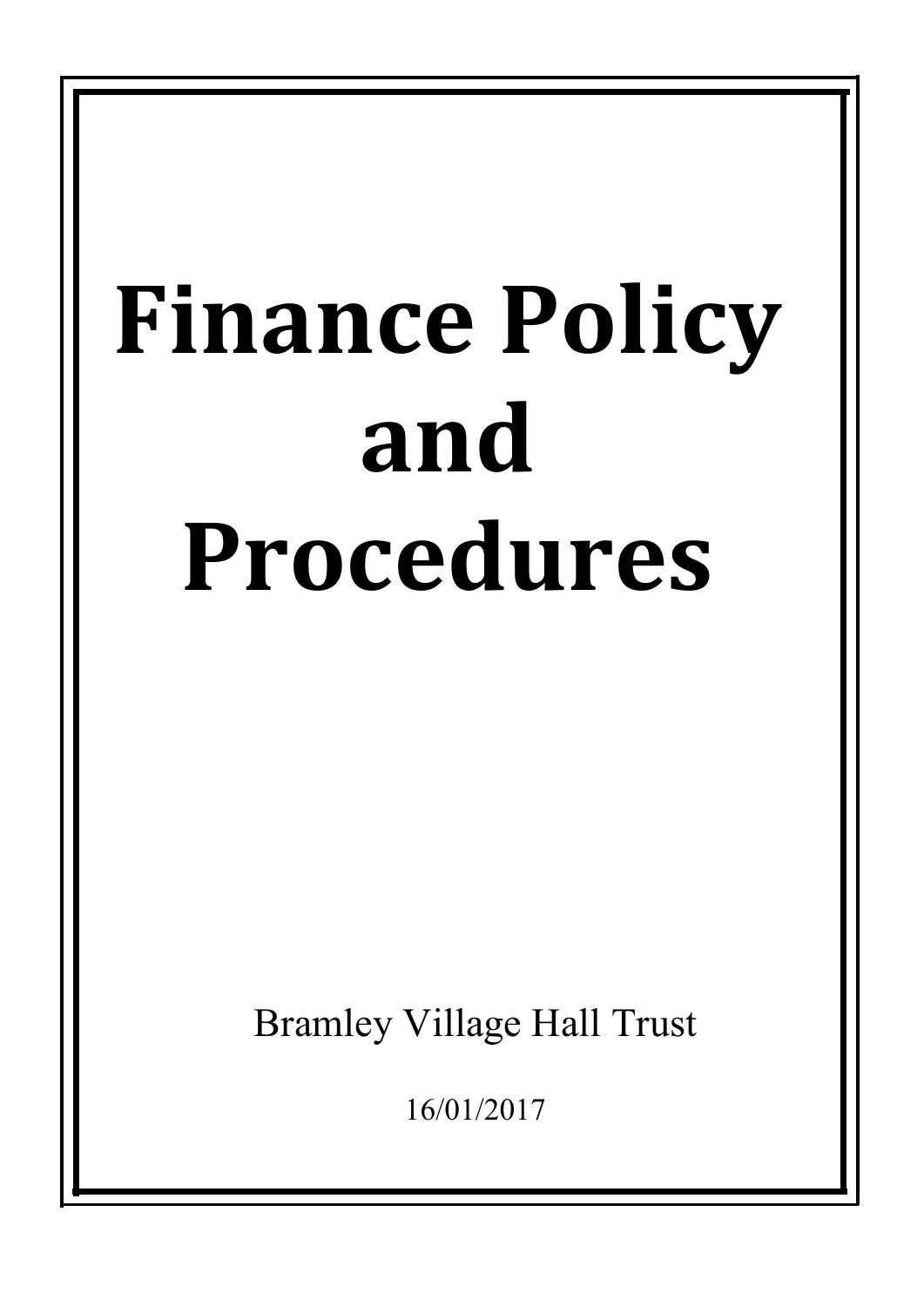# **Introduction**

The aims of the Finance Policy are to enable the Bramley Village Hall Trust to operate Bramley Village Hall on a sustainable revenue basis with a reserve fund set aside for crises and revenue voids.

## **Financial management**

The Trustees will manage the assets of the charity in accordance with the Bramley Village Hall Trust Deed dated 30th October 1969

The Trustees will insure the Trust Property with a reputable Insurance Company on an "All Risks " basis for its full rebuild value; the sums insured will be reviewed at each policy renewal.

Financial records will be kept to ensure that Bramley Village Hall meets its legal and other obligations under Charity Law, Revenue and Customs and common law. The financial year will end on March  $31<sup>st</sup>$  and accounts will be drawn up by the Treasurer for presentation to the other Trustees prior to the Annual General meeting. The accounts will be audited by an independent examiner or Auditor.

## **Policy**

The Treasurer will submit on a monthly basis the financial performance for the previous month along with the year to date.

The reserve fund will be reviewed by the Trustees from time to time and adjusted if deemed necessary.

All funds will be held in accounts in the name of Bramley Village Hall at such Banks and on such terms as the Trustees decide.

The Treasurer will maintain a monthly Cash Book of all income and Expenditure. The Treasurer will keep an up to date computer based record analysing all the transactions in the Bramley Village Hall  $account(s)$ .

# **Payment Procedure**

The Treasurer will be responsible for the payment to all suppliers for goods or services via Bank credit transfer.

Cash or Cheque payments from Hall users will be given to the Treasurer for payment into the Bramley Village Hall Bank account.

Every payment out of the Bank accounts will be shown in the Cash Book records.

#### **Income Procedure**

Hiring agreements showing conditions of hire, date, purpose of hire and total due must be acknowledged as read and accepted by the hirer on booking. An invoice will be sent to the hirer by the Treasurer who will collect the outstanding balance and account for the income.